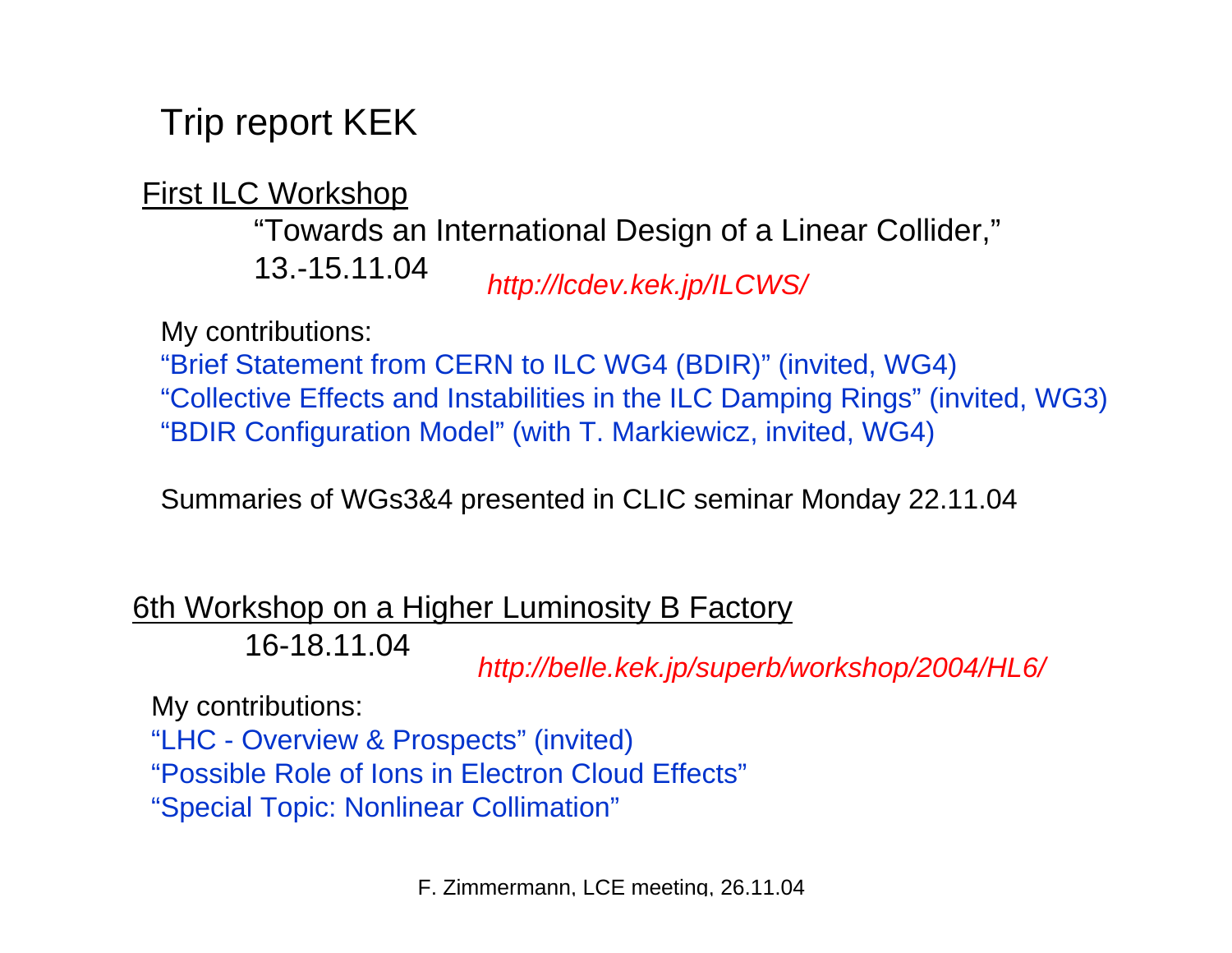# Luminosity goal

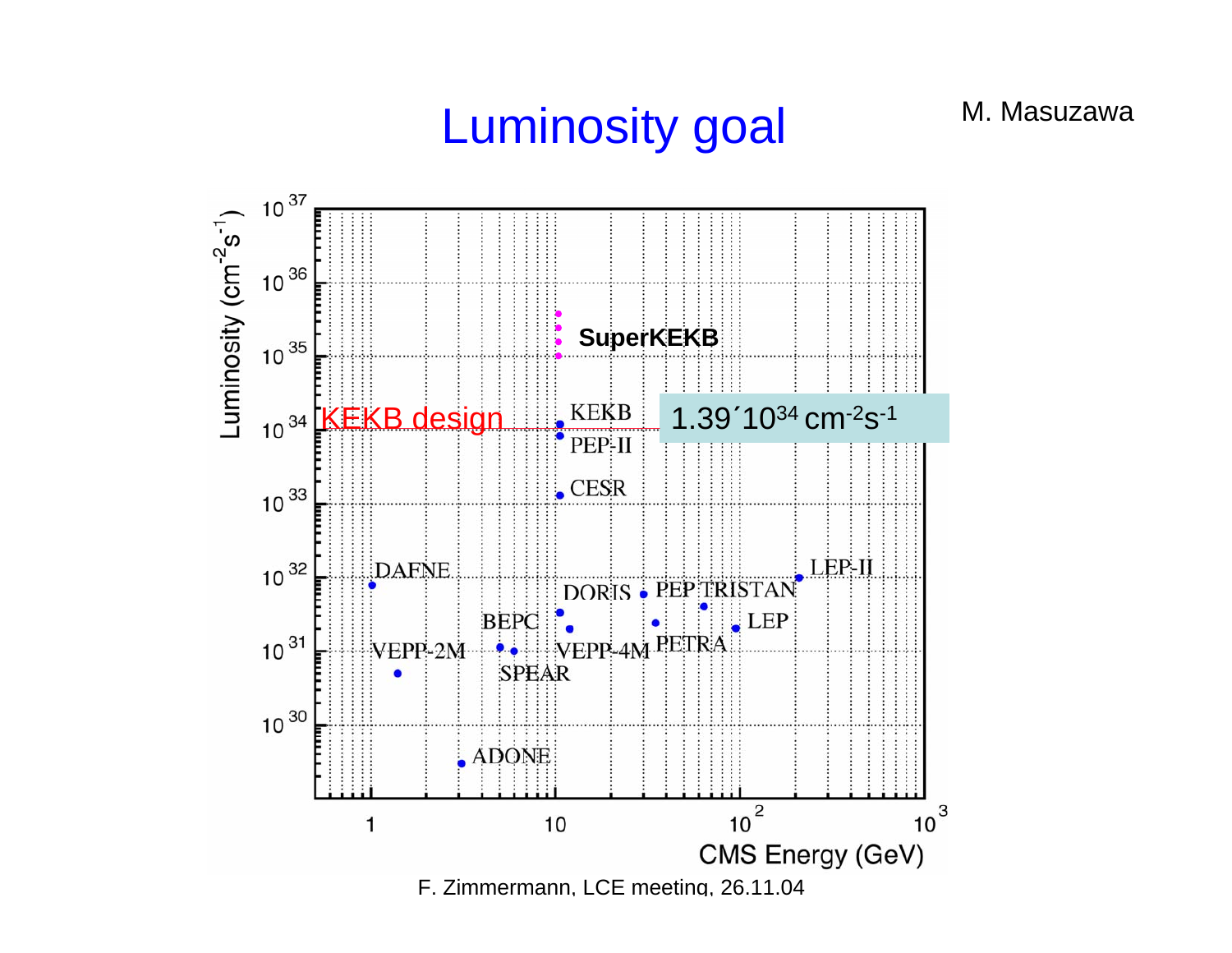#### M. Masuzawa

# **Strategy**

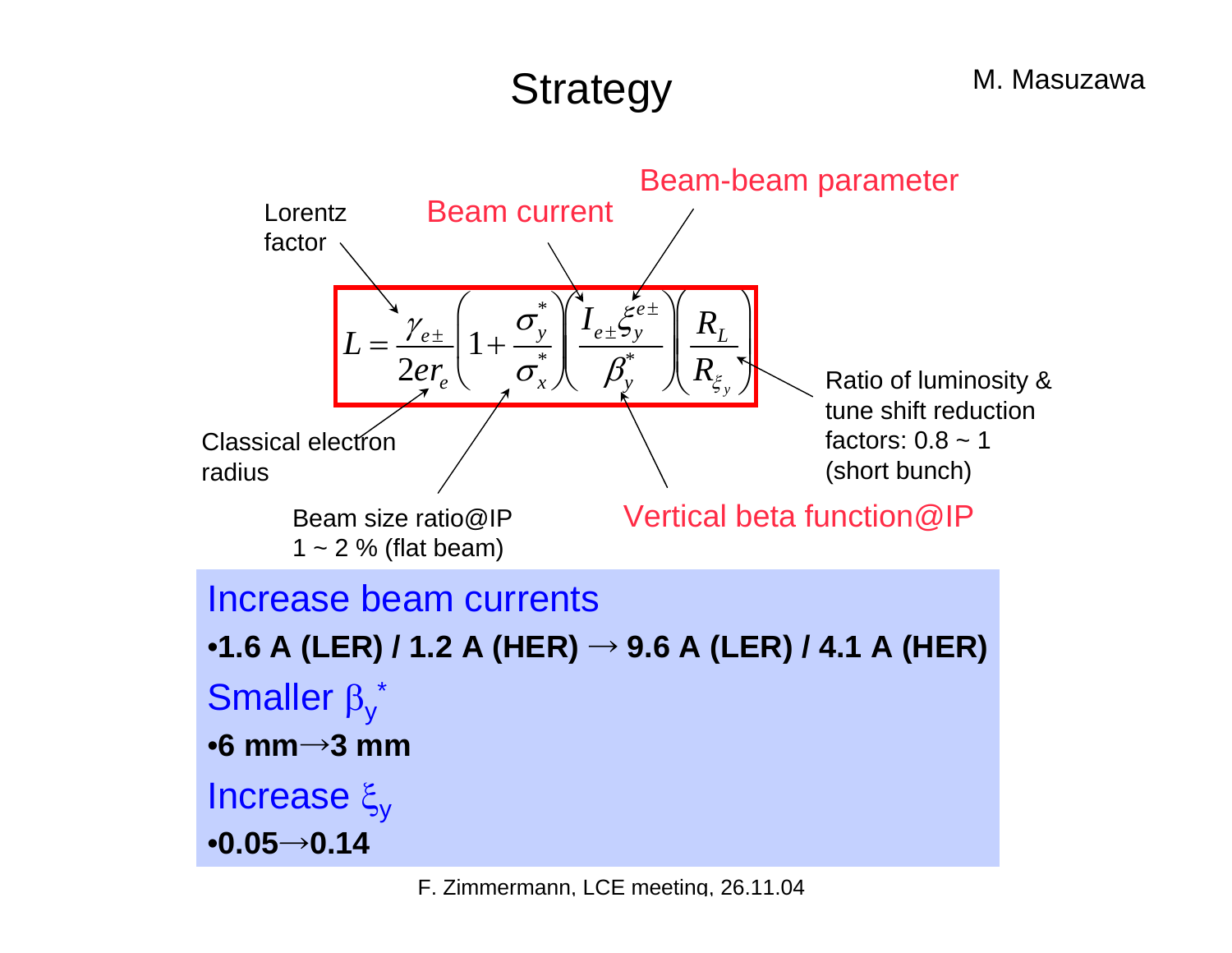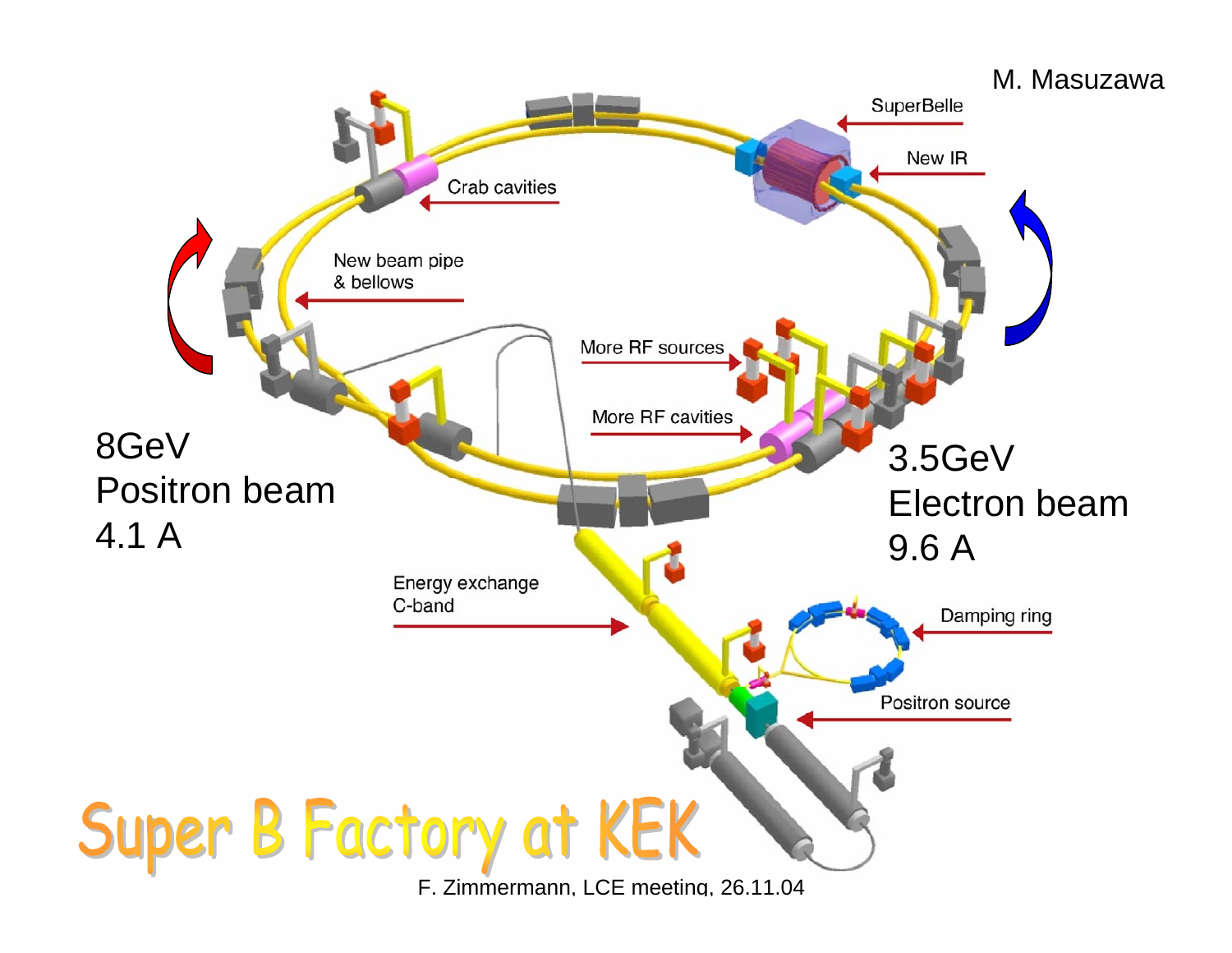### **Machine parameters** M. Masuzawa

| <b>Parameters</b>             |                      | <b>LER/HER</b>                             | <b>Unit</b> |
|-------------------------------|----------------------|--------------------------------------------|-------------|
| <b>Beam energy</b>            | E                    | 3.5/8.0                                    | GeV         |
| <b>Beam current</b>           | $\prime$             | 9.4/4.1                                    | A           |
| Particles/bunch               | $\overline{N}$       | $1.18\times10^{11}$ / 5.13 $\times10^{11}$ |             |
| <b>Number of bunches</b>      | $n_b$                | 5018                                       |             |
| Circumference                 | C                    | 3016.26                                    | m           |
| <b>Bunch spacing</b>          | $\sigma_b$           | 0.6                                        | m           |
| Horizontal $\beta$ at IP      | $\beta_{\mathsf{x}}$ | 200                                        | mm          |
| Vertical $\beta$ at IP        | $\beta_{\rm V}$      | 3                                          | mm          |
| <b>Bunch length</b>           | $\sigma_{z}$         | 3                                          | mm          |
| <b>Radiation loss</b>         | $U_0$                | 1.23/3.48                                  | MeV/m       |
| Synchrotron tune              | $V_{\rm S}$          | 0.031/0.019                                |             |
| Horizontal betatron tune      | $V_X$                | 45.506/44.515                              |             |
| <b>Vertical betatron tune</b> | $V_V$                | 43.545/41.580                              |             |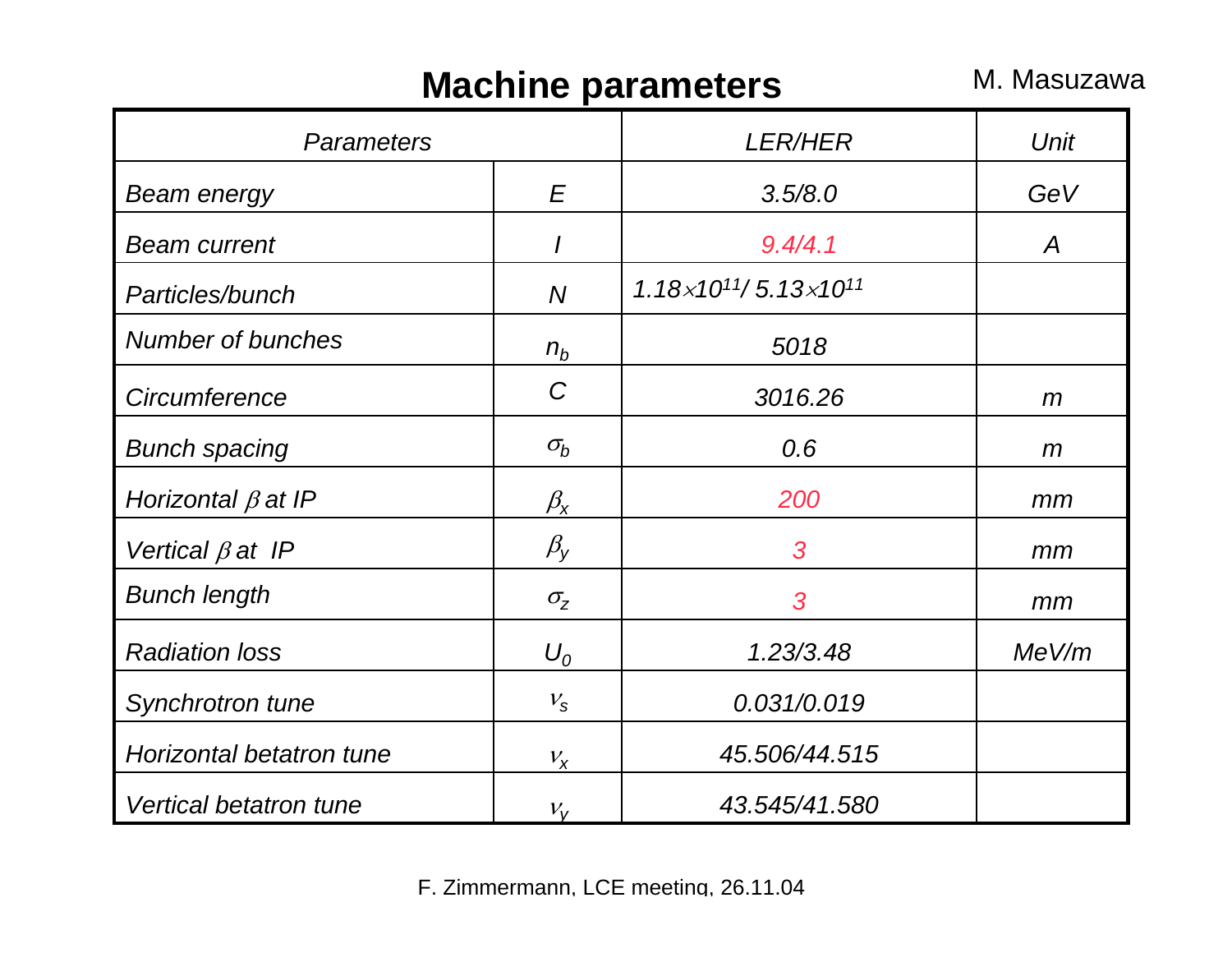### **Machine parameters** M. Masuzawa

| <b>Parameters</b>          |                            |             | Crab cavities; without/with |       |       | <b>Unit</b>                                                |
|----------------------------|----------------------------|-------------|-----------------------------|-------|-------|------------------------------------------------------------|
| Horizontal emittance       | $\mathcal{E}_{\mathsf{X}}$ | 30/24       |                             |       | nm    |                                                            |
| Coupling parameter         | K                          | 6/1         |                             |       | %     |                                                            |
| Crossing angle             | $\theta_{\mathsf{x}}$      | 30/0        |                             |       | mrad  |                                                            |
| Luminosity reduction       | $R_I$                      | 0.76/0.86   |                             |       |       |                                                            |
| $\zeta_{\rm x}$ reduction  | $R_{\xi x}$                | 0.73/0.99   |                             |       |       |                                                            |
| $\xi_{v}$ reduction        | $R$ $\zeta$                | 0.94/1.11   |                             |       |       |                                                            |
| Horizontal beam-beam       | $\xi_{x}$                  | 0.079/0.137 |                             |       |       |                                                            |
| Vertical beam-beam         | $\xi_{y}$                  | 0.051/0.218 |                             |       |       |                                                            |
| Beam-beam simulation model |                            | $S-S$       | $W-S$                       | $S-S$ | $W-S$ |                                                            |
| Vertical beam-beam         | $\xi_{y}$                  | 0.051       |                             | 0.14  | 0.28  |                                                            |
| Luminosity                 |                            | 1           |                             | 2.5   | 5     | $\times$ 10 <sup>35</sup> cm <sup>-2</sup> s <sup>-1</sup> |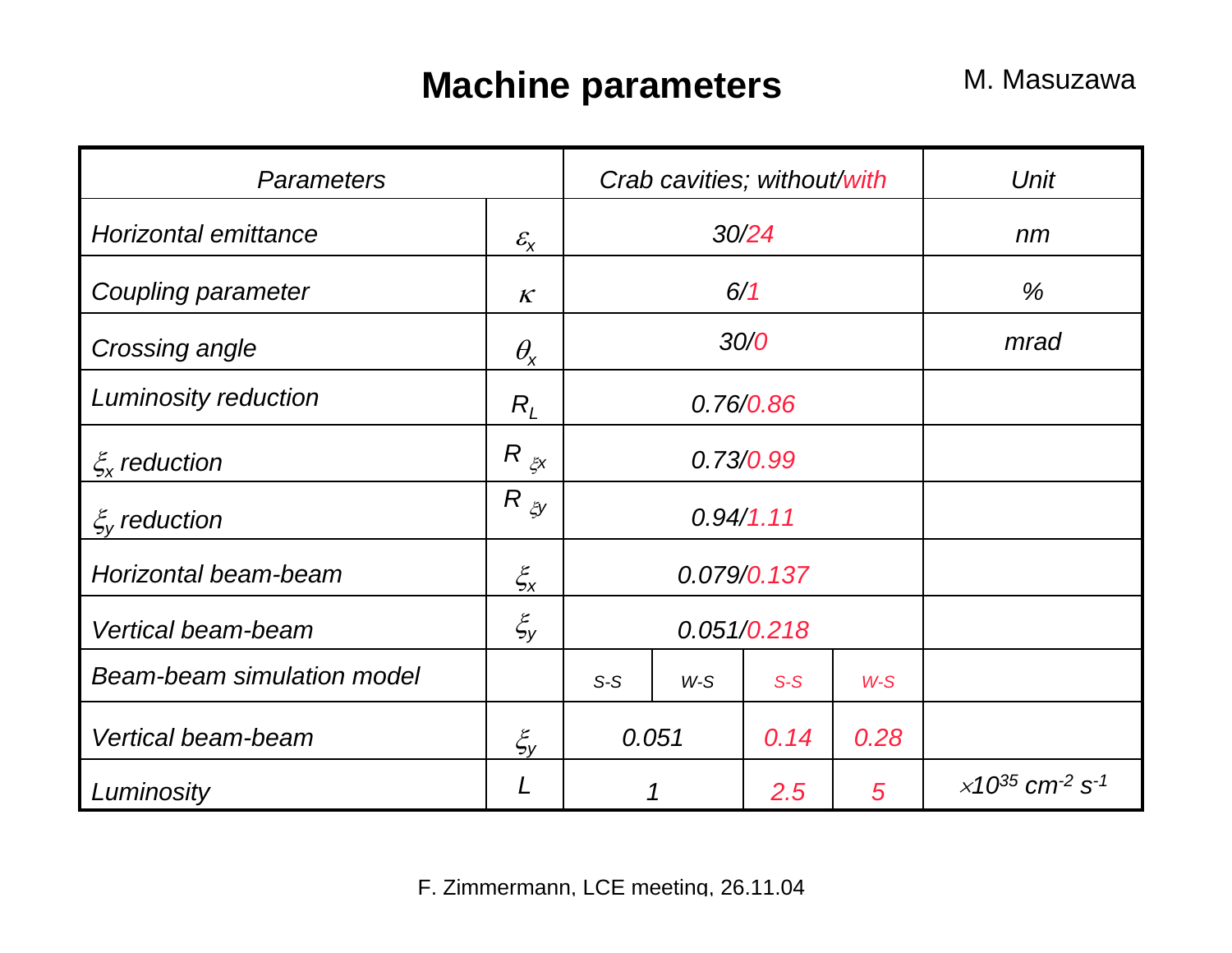### Vacuum components: Bellows chamber with comb type RF-shield M. Masuzawa



• High thermal strength **.Low impedance** . No sliding contact on the surface facing the beam



Comb-type bellows were installed in the LER (2004).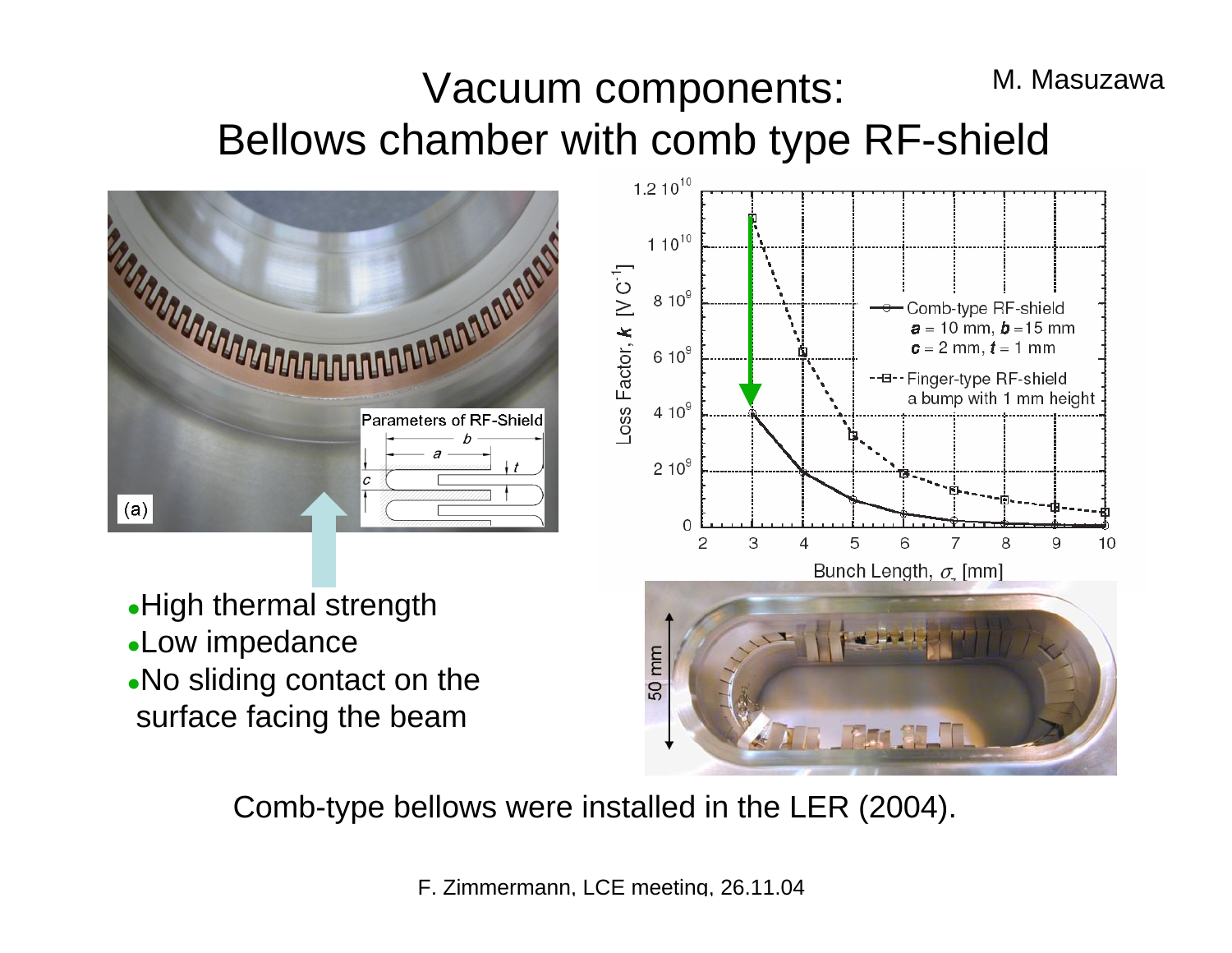# Crab Cavity Test

- $\bullet$ Jan. 2006, Crab cavities will be installed in both rings (1 for each).
- $\bullet$ The last step for present KEKB, the first step for SuperKEKB.
- •Must achieve  $\xi_{\rm V}$  > 0.1 in a few weeks, >0.14 eventually.
- • Completely new device with many challenges:
	- High gradient superconducting cavity.
	- Special coaxial HOM coupler to let accelerating mode escape.
	- –Electro-plated Nb on Cu pipe for the coupler.
	- –Coaxial tuner with moving parts in He temperature.
	- Special main rf coupler.
	- Special cryostat.
	- Dedicated orbit control to keep beam centered.
- $\bullet$ Does 1 cavity / ring scheme work?
- •PEP-II should prove high  $\xi_{\mathsf{y}}$  immediately, as it is pure head-on.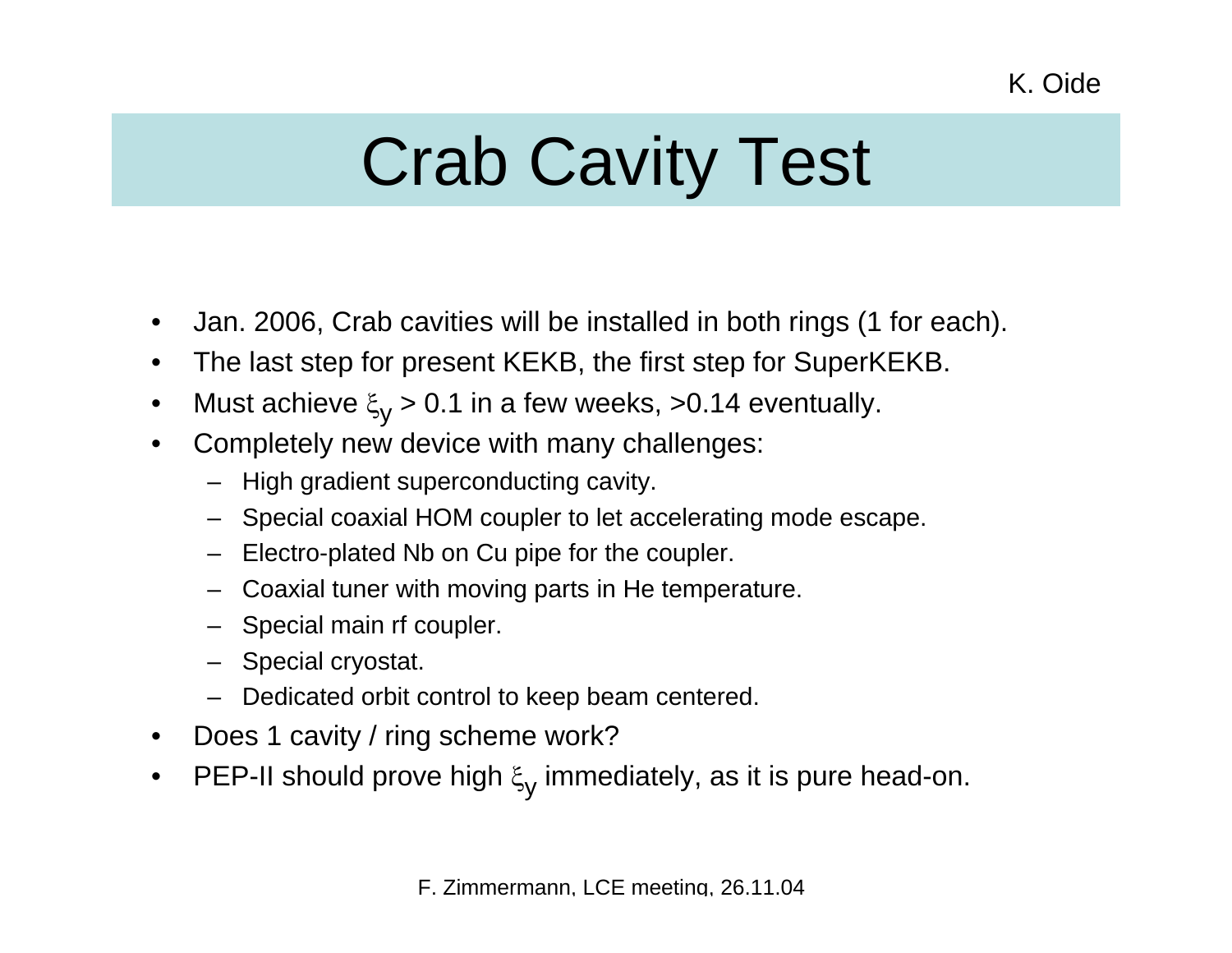# Details matter…

- $\bullet$ Count **all impedances** (+CSR), evaluate microwave instability in total.
- $\bullet$ New **ceramic collimators** (for both x and y) look critical and need beam tests.
- • Vacuum chamber must be **as round as possible** (even for antechamber) to avoid the tune change by beam current to use optimal tune space….
- $\bullet$ Is **parasitic collision** safe?
- $\bullet$ Beam tail, lifetime, background under **high** ξ**y**.
- $\bullet$  **IR** must be reviewed considering background (esp. lum term). Quad locations, crossing angle must be re-optimized.
- • HER needs **more dynamic aperture**. Remove crab from IR and install **local chromaticity correction**.
- $\bullet$ We need both **sextupole movers and BPM displacement monitor** (relative to sexts).
- •**Longitudinal b x b feedback** must be realized in KEKB.
- $\bullet$ Separation of **PF/PF-AR** injection.
- •Detailed engineering for **damping ring**, **pulse magnets, abort system,** etc.
- $\bullet$  **Renewal of existing components** needed (magnets, power supplies, rf components, cooling system, buildings, people, etc.)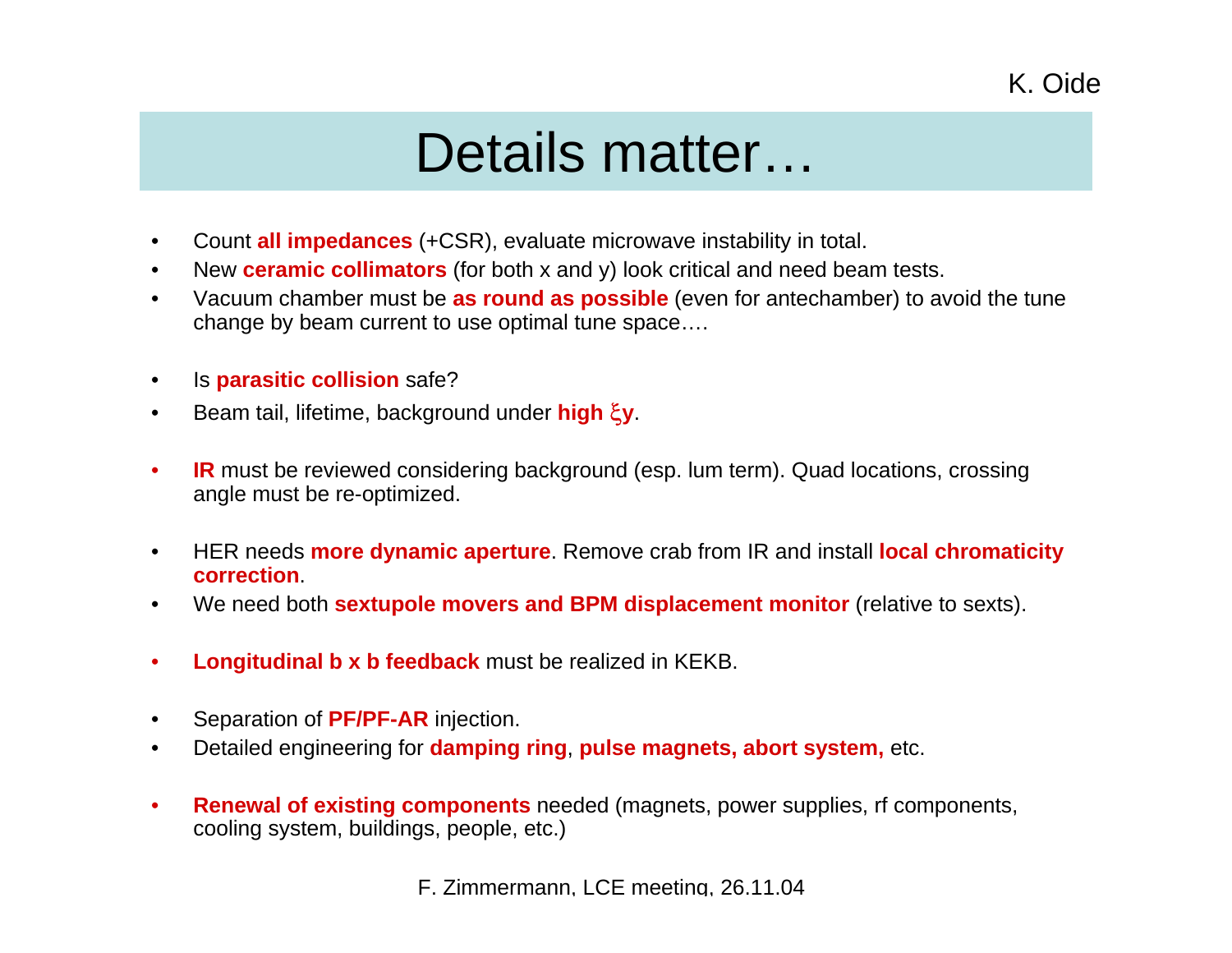### K. Oide

# How long should we run?

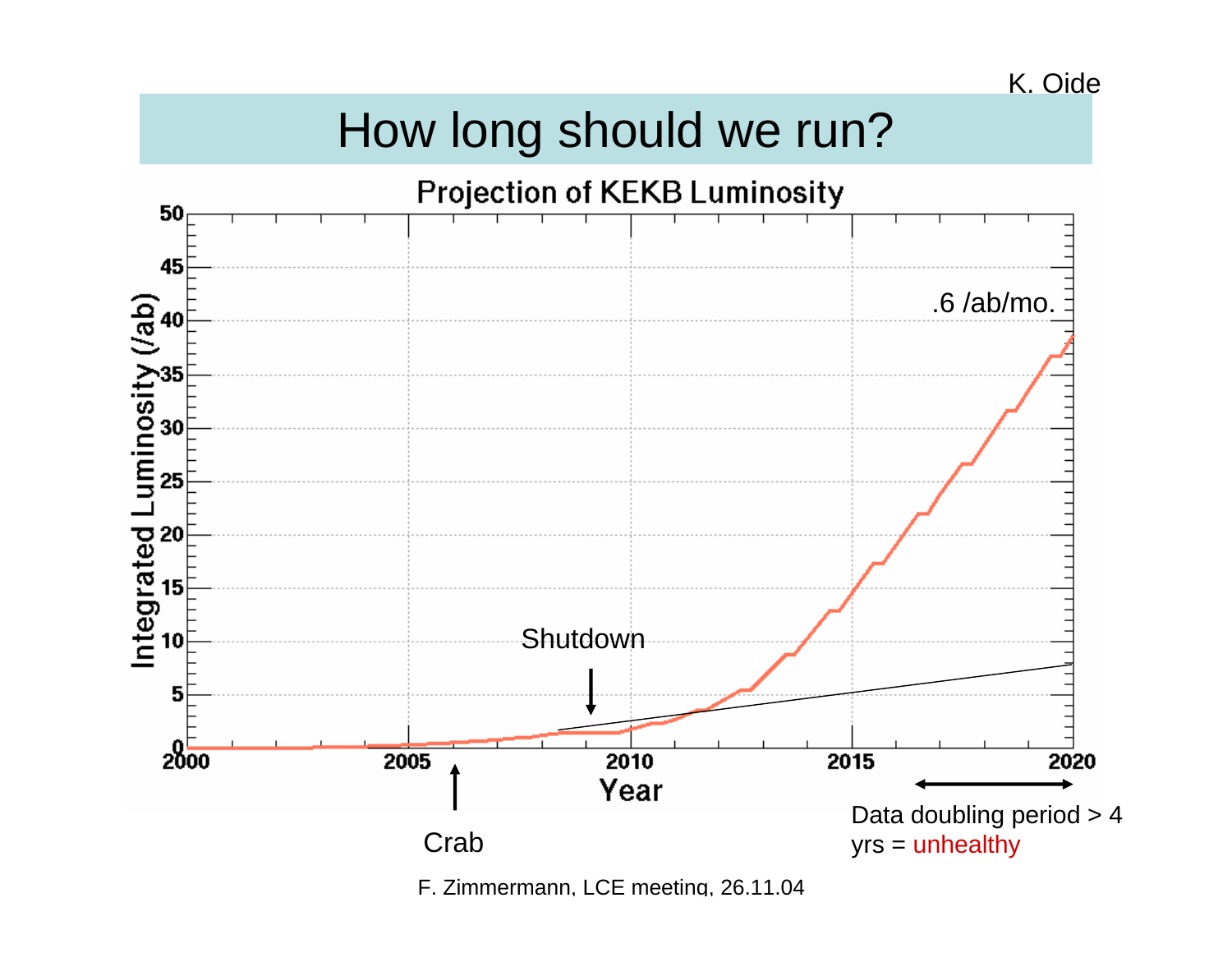# DAFNE

from discussionswith P. Raimondi and M. Zobov

- e+ current limited to 1.2 A in collision by strong instability  $(-10 \mu s \text{ rise time})$ ; in previous years reached 2.5 A
- large positive tune shift with current in e+ ring, not seen in e- ring
- wound solenoids in field-free sections to combat ecloud w/o any effect
- main change for 2004 was wiggler field modification; suspicion that e- are created and trapped by the wiggler field
- asked Pantaleo to send us 3D wiggler field before & after modification (for ECLOUD simulations?)
- important for CLIC damping ring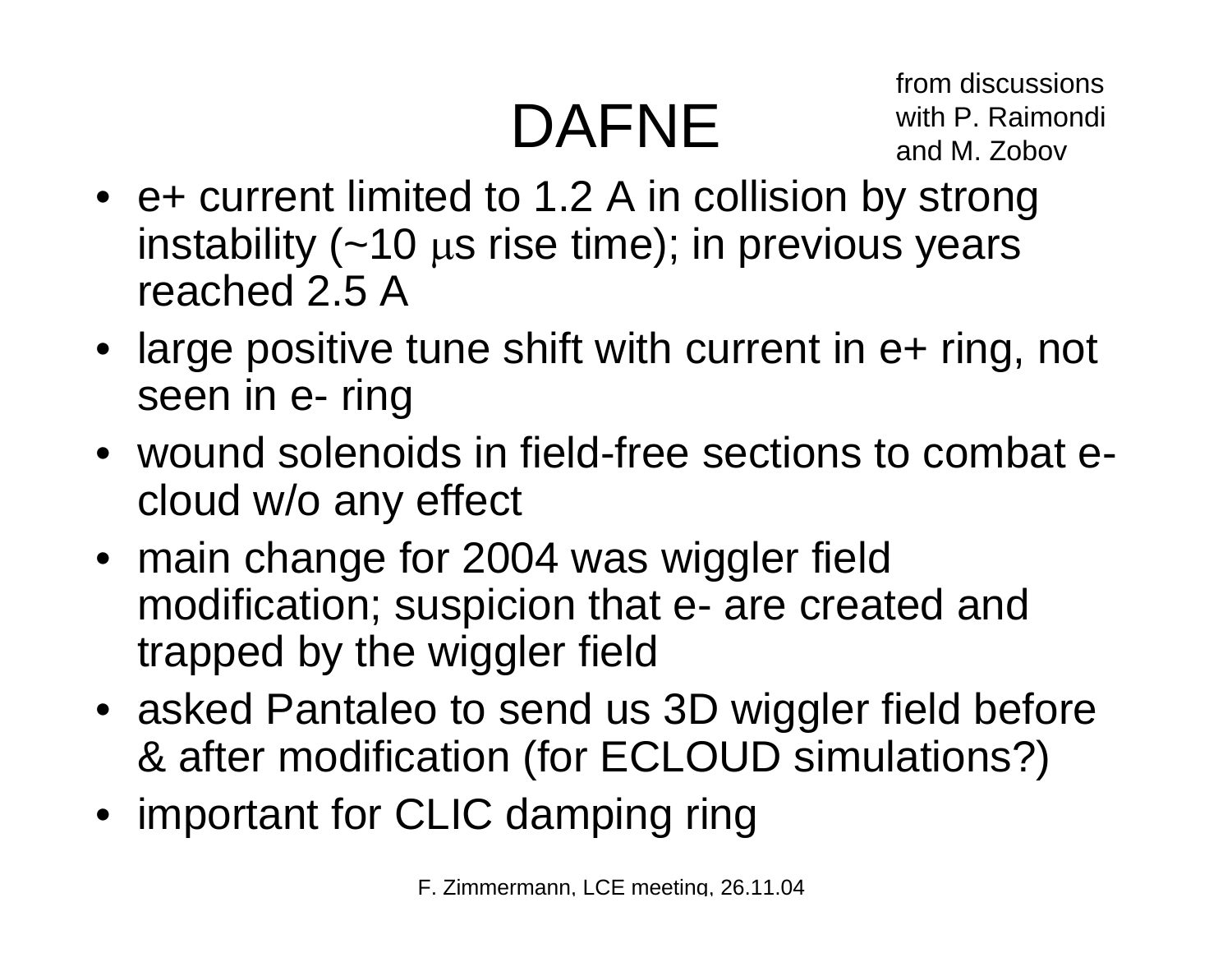# DAFNE **Wiggler field modifications**



DAFNE

### **Reduction of the dynamic aperture due to:**

- **Strong sextupole components (~x 2 like)**
- **Field roll off at large offsets (~x 6 like)**